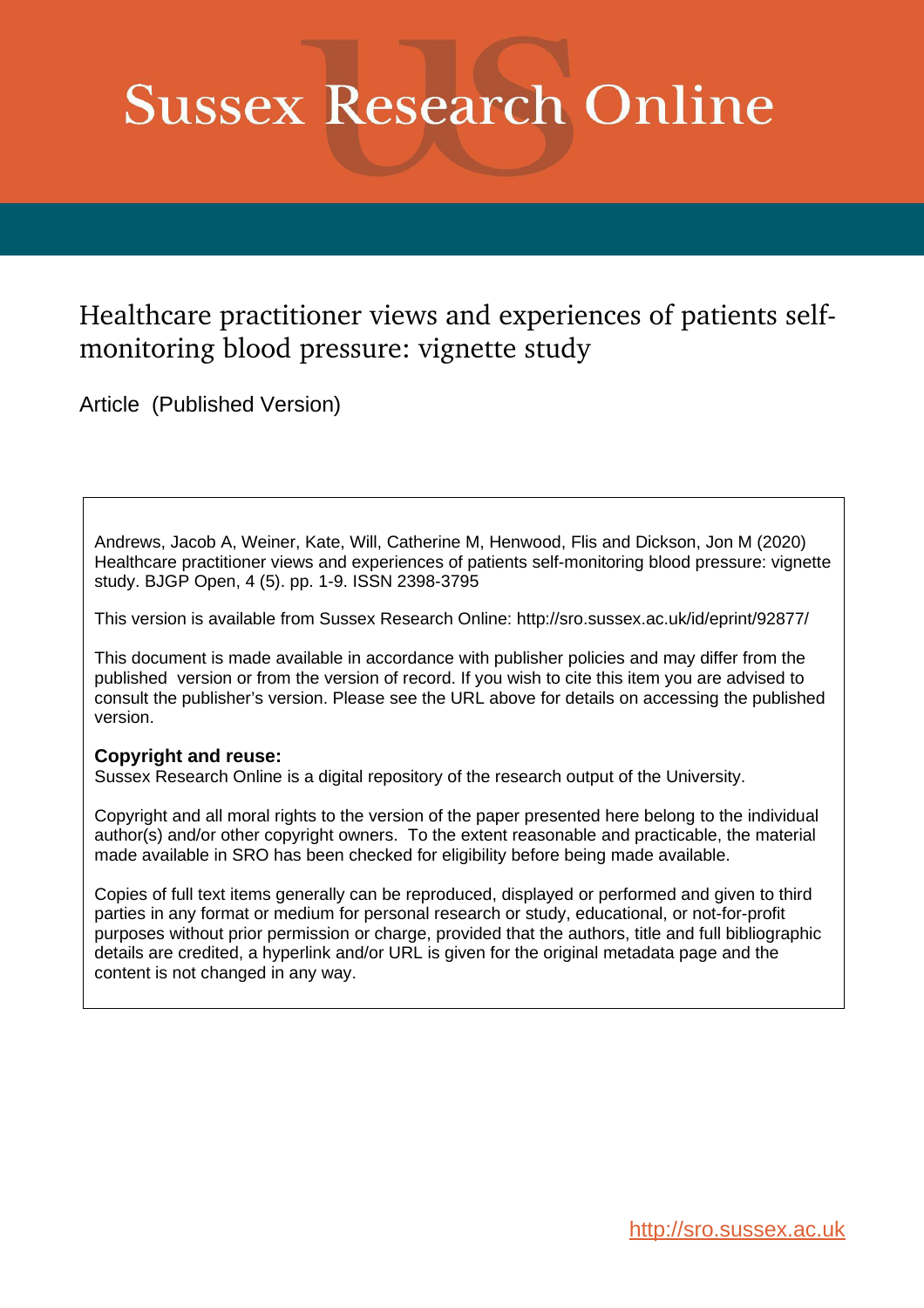

 $cc$ 

# Healthcare practitioner views and experiences of patients self-monitoring blood pressure: a vignette study

Jacob A Andrews1,2\*, Kate Weiner<sup>1</sup>, Catherine M Will<sup>3</sup>, Flis Henwood<sup>4</sup>, Jon M Dickson<sup>5</sup>

<sup>1</sup>Department of Sociological Studies, University of Sheffield, Sheffield, UK; <sup>2</sup>Division of Psychiatry and Applied Psychology, School of Medicine, University of Nottingham, Nottingham, UK; <sup>3</sup>School of Law, Politics and Sociology, University of Sussex, Brighton, UK; <sup>4</sup>School of Applied Social Science, University of Brighton, Brighton, UK;<br><sup>5</sup>Academic Unit of Primary Medical Care, University of Sheffield, Sheffield, UK <sup>5</sup> Academic Unit of Primary Medical Care, University of Sheffield, Sheffield, UK

#### Abstract

Background: Home self-monitoring of blood pressure is widely used in primary care to assist in the diagnosis of hypertension, as well as to improve clinical outcomes and support adherence to medication. The National Institute for Health and Care Excellence (NICE) care pathways for hypertension recommend specific guidelines, although they lack detail on supporting patients to selfmonitor.

Aim: To elicit primary care practitioners' experiences of managing patients' home blood pressure selfmonitoring, across surgeries located in different socioeconomic areas.

**Design & setting:** A qualitative focus group study was conducted with a total of 21 primary care professionals.

Method: Participants were GPs and practice nurses (PNs), purposively recruited from surgeries in areas of low and high deprivation, according to the English indices of multiple deprivation. Six vignettes were developed featuring data from interviews with people who self-monitor and these were used in five focus groups. Results were thematically analysed.

Results: Themes derived in the thematic analysis largely reflected topics covered by the vignettes. These included: advice on purchase of a device; supporting home monitoring; mitigating patient anxiety experienced as a result of home monitoring; valuing patients' data; and effect of socioeconomic factors.

**Conclusion:** The work provides an account of methods used by primary care practitioners in the management of home blood pressure self-monitoring, where guidance may be lacking and primary care practitioners act on their own judgement. Findings complement recent policy documentation, which recognises the need to adopt new ways of working to empower patients (for example, additional support from healthcare assistants), but lacks detail on how this should be done.

# How this fits in

Policy documents, including the NHS Long Term plan, advocate for the increased use of technology in healthcare pathways across the NHS. Blood pressure self-monitoring has been conducted by patients in their own homes for many years, and thus provides a case from which lessons may be learnt on a variety of aspects of management of patient-owned technologies mobilised in primary care. The study provides an account of methods used by primary care practitioners in the management of home blood

\*For correspondence: [jacob.](mailto:jacob.andrews@nottingham.ac.uk) [andrews@nottingham.ac.uk](mailto:jacob.andrews@nottingham.ac.uk)

Competing interest: The authors declare that no competing interests exist.

Received: 26 March 2020 Accepted: 27 April 2020 Published: 11 November 2020

This article is Open Access: CC BY license [\(https://creativecom](https://creativecommons.org/licenses/by/4.0/)[mons.org/licenses/by/4.0/\)](https://creativecommons.org/licenses/by/4.0/)

Author Keywords: focus

groups, general practitioners, hypertension, practice nurses, primary health care, qualitative methodology, self-monitoring, vignettes

Copyright © 2020, The Authors; DOI:10.3399/ bjgpopen20X101101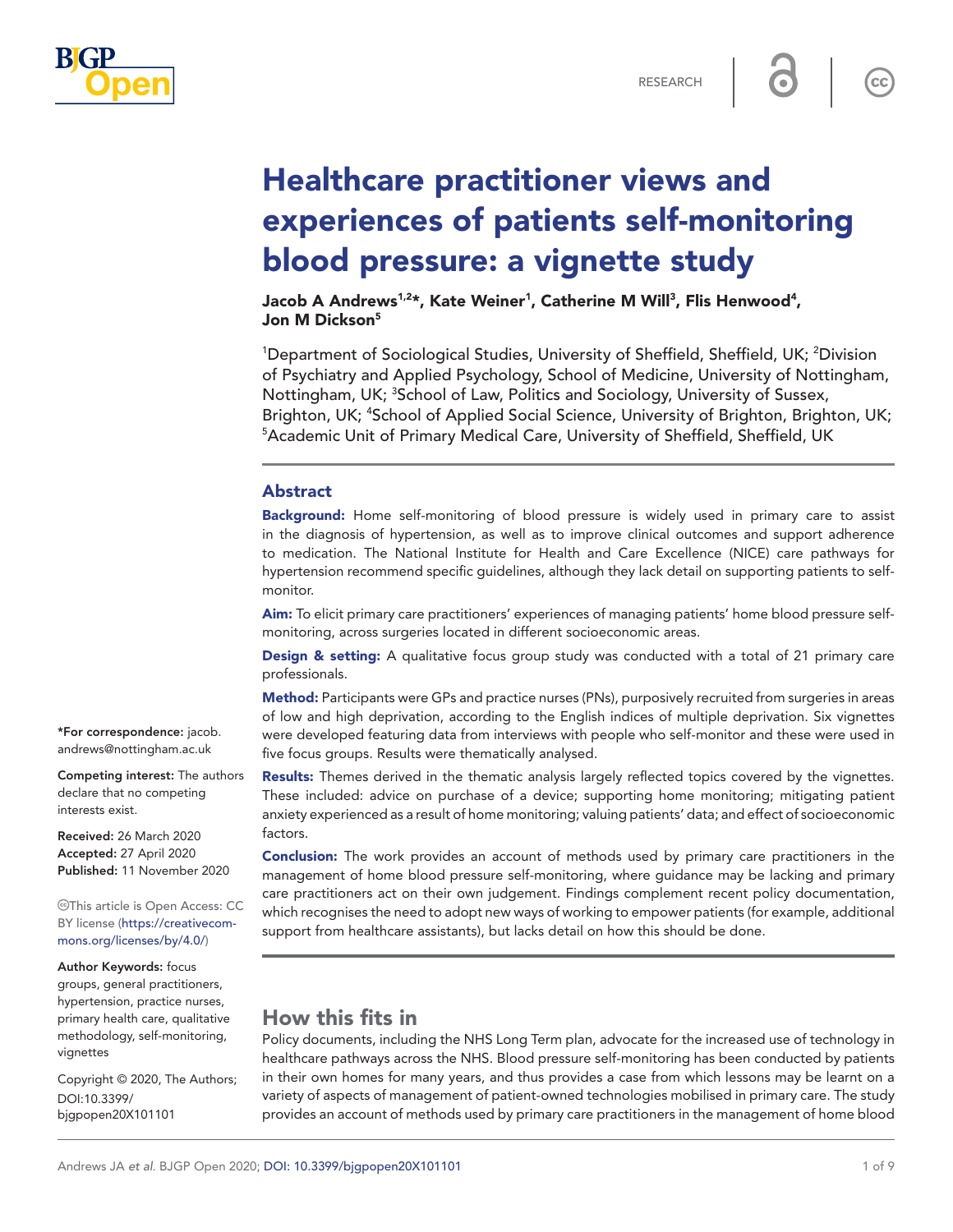pressure self-monitoring, where guidance may be lacking and primary care practitioners act on their own judgement.

# Introduction

The self-monitoring of blood pressure at home was introduced in the 1930s*[1](#page-8-0)* , and is associated with improved clinical outcomes in hypertension, when accompanied by appropriate interventions.*[2–4](#page-8-1)* Since 2011,*[5](#page-8-2)* NICE has advocated home blood pressure monitoring as one method of assisting the diagnosis of hypertension, and continues to issue guidance on the use of this method in the updated (2019) guidelines.*[6](#page-8-3)* Now, home self-monitoring of blood pressure is widely used in primary care to assist in the diagnosis of hypertension, although adherence to NICE guidelines is known to vary.*[7](#page-8-4)* Furthermore, the guidelines do not provide detail on supporting patients to self-monitor, for example, no detail is given regarding advice on purchase or use of a monitor.*[5,6](#page-8-2)*

Qualitative work exploring blood pressure self-monitoring has, to date, mostly been conducted within the confines of randomised controlled trials, where self-monitoring has been directed as part of a research protocol.*[8](#page-8-5)* There is a need to explore the management of self-monitoring in the everyday work of primary care, where practitioners act on their own discretion and where practice is likely to vary. Smolen and colleagues have developed a conceptual model of hypertension management in general practice, identifying three main strategies used by providers to support patients: education (about the condition and its consequences); relationship building (relating to continuity of care); and use of self-management tools (including home monitors).*[9](#page-8-6)* Their study and other prior work focuses largely on managing care once a patient has obtained a monitor, excluding guidance provided prior to this point.*[8,9](#page-8-5)* Some work has additionally explored the potential of new technologies (for example, smartphone apps) for measuring blood pressure in primary care,*[10](#page-8-7)* although not considering this within the context of current everyday practice. In terms of guidance, patients are sometimes unconfident in the use of home monitors, and may seek information online.*[4](#page-8-8)* Healthcare assistants may be involved in providing support and guidance to patients who self-monitor, although research into their role is limited.*[11](#page-8-9)*

Funded by a 3-year Leverhulme Trust research grant, the *Tracking Ourselves?* Project*[12](#page-8-10)* has explored everyday experiences of self-monitoring, through interviews with people who had acquired a device either on recommendation of a clinician or out of their own interest. Finding consistent references to primary care in many of these interviews, the study sought to further explore the relationship between primary care professionals and patients who self-monitor blood pressure by conducting focus groups with GPs and PNs. Discussions focused on routine daily practice and professional experience.

# Method

# Aim

The study aimed to elicit primary care practitioners' views and experiences of managing patients' home blood pressure self-monitoring.

# Recruitment

Primary care health professionals were recruited with assistance from the National Institute for Health Research's (NIHR) Clinical Research Network (CRN) in Yorkshire and Humber, UK. GP practices and participants were contacted via two CRN clusters (groups of research-active GP practices). Six practices and one research group were approached, although two practices were unable to participate. The authors purposively recruited from surgeries in both higher and lower socioeconomic areas, to explore differences in views and practice across primary care practitioners working in these areas. Healthcare professionals were eligible to take part if they had experience working as a GP or PN in general practice. Written informed consent was obtained from all participants.

In total, five focus groups were conducted, with a total of 21 health professionals, from two practices in higher socioeconomic areas, two practices in lower socioeconomic areas, and one group formed of practitioners from a cluster based in lower socioeconomic areas. The English Indices of Deprivation 2015 was used to determine socioeconomic status.*[13](#page-9-0)*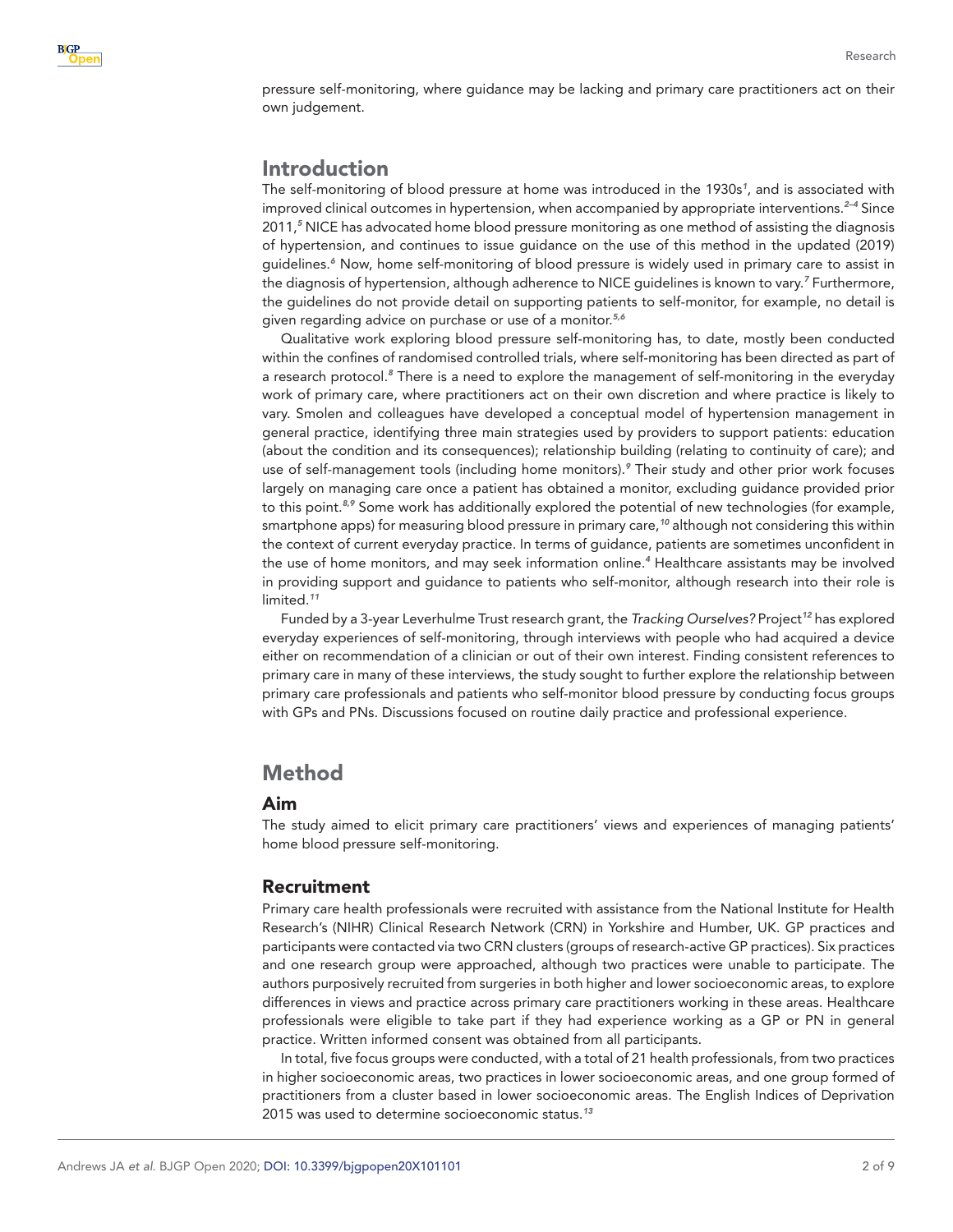# Methodology

Vignettes were developed to structure the group discussions. Vignette methodology involves the use of short sections of text describing a person or situation to prompt a discussion between the researcher(s) and the participant(s).*[14](#page-9-1)* Vignettes have been used in surveys,*[15–17](#page-9-2)* interviews*[18](#page-9-3)* and focus groups,*[19](#page-9-4)* and their content is usually hypothetical.

The research discussed in this article is part of a larger project exploring how and why people self-monitor, involving interviews with 84 people who monitor their own blood pressure and/or body mass index (BMI). The authors drew on analysis from these interviews to design vignettes that would stimulate discussion among healthcare professionals, selecting excerpts that provided good illustrations of common experience. The vignettes focused on multiple points of care: diagnosis; obtaining a monitor; use and storage of blood pressure data in clinic; self-management of medication; and patient anxiety. Vignettes were refined through piloting with local clinical and academic staff. In the focus groups, participants considered the scenarios presented in the vignettes and reflected on their own experiences.

#### Procedure

Of the five focus groups, four took place in rooms at the GP surgeries where participants were employed, and one was held in a university building at the research meeting of one of the clusters. Each focus group involved discussion of the same six vignettes.

After taking informed consent, the researchers read out each vignette before asking an opening question to prompt discussion. Each 1-hour focus group then followed a semi-structured approach, using a question guide prepared in advance (see supplementary files). Two researchers were present at each focus group, except for one focus group (FG5) where only one researcher was able to attend. Both researchers took notes when present. Sessions were audio-recorded.

#### Analysis

Audio-recordings were transcribed verbatim and analysed using thematic analysis.*[19](#page-9-4)* JA led the analysis, while KW and CW analysed a subsample of the data (one focus group) and discussed the development of initial themes with JA. Final themes were derived through an iterative analysis of all focus group transcripts, in line with Braun and Clarke's methodology.*[19](#page-9-4)* In the quotes below, participants are labelled by their focus group number ('FG#'), then by their role in general practice (GP or PN), then by their participant number within each focus group, for example, 'FG3GP2'. The letter in brackets dictates the participant's sex.

# **Results**

# **Participants**

Five focus groups were conducted, with a total of 21 general practice clinicians. These consisted of 14 GPs and seven PNs. Focus groups ranged in size from two to eight participants. Of the 21 participants, 14 were female (66%). Years of experience in general practice ranged from 1–24 years, with a median of 8 years. Participant demographics are presented in Supplementary Table S1 and Supplementary Table S2.

#### Thematic analysis

Themes mostly reflected the focus of the vignettes that were developed; however, some discussions on particular vignettes cut across themes, and vice versa. For example, quotes in the theme on valuing patients' self-monitoring data occurred in reference to both Frank and Emily's vignettes. The final themes were: 'advice on purchase of a device'; 'supporting home monitoring'; 'mitigating patient anxiety experienced as a result of home monitoring'; 'valuing patients' self-monitoring data'; and 'effect of socioeconomic factors'. Each of these is presented below with excerpts from the focus groups to demonstrate the main findings.

# Advice on purchase of a device

One vignette described how an interviewee had been given advice by her GP on which blood pressure monitor she should buy on Amazon. Many participants were shocked that this had occurred (for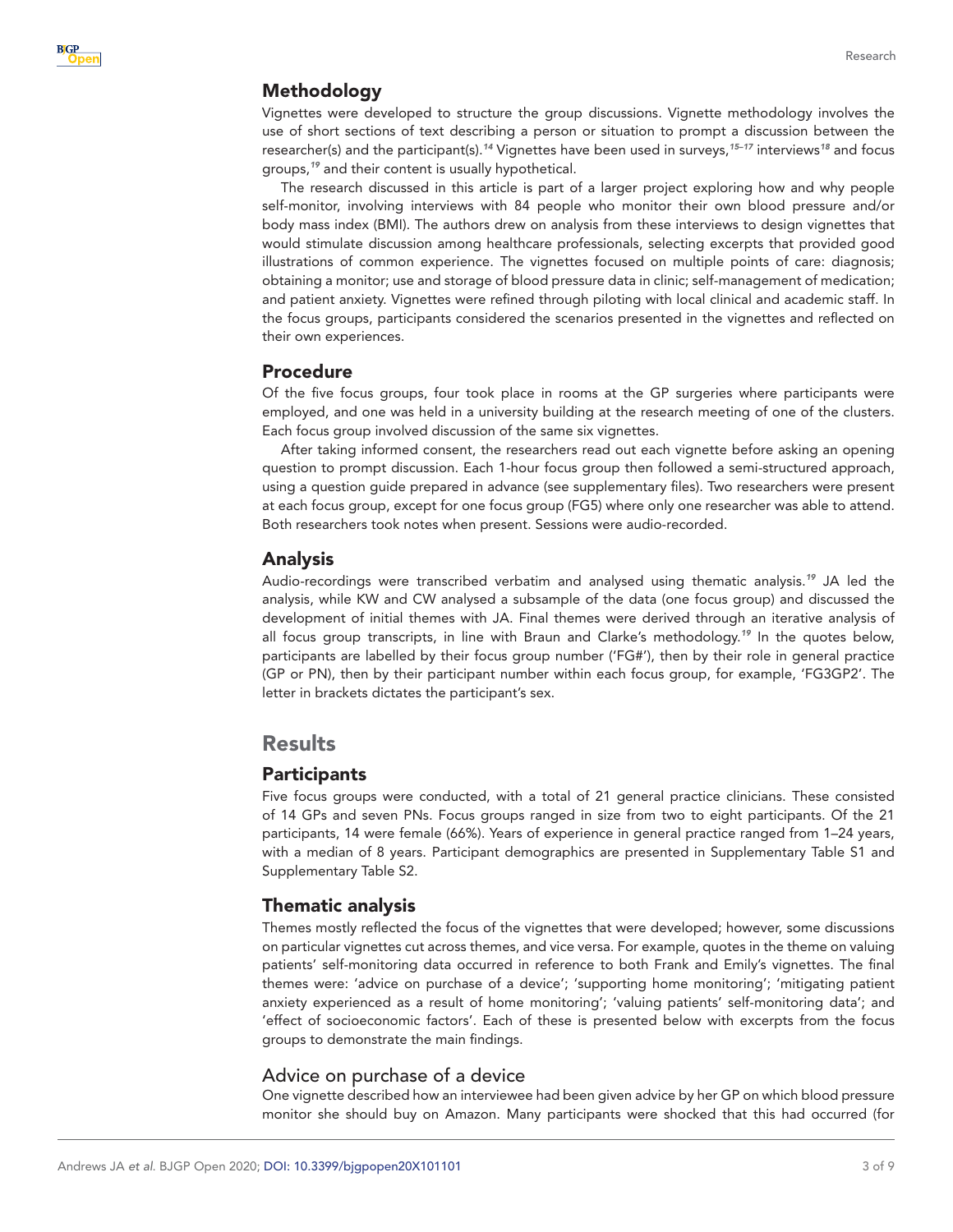example, one participant stated: *'I think it's morally questionable*' [FG1GP6{F}]), and discussed how they would advise patients on what to buy and where to source it from.

Some were happy to recommend purchasing a device from a specific pharmacy, including the one that was attached to their surgery:

*'I think we can rely on* [Harry] *and the team next door* [in the pharmacy] *to make sure they got a quality approved one, for a good price, with instructions of how to use it*.' (FG2GP2[M])

For others, it was considered unethical to make any recommendations at all:

*'We're not meant to recommend a pharmacist to have their medications sent to, are we? So you sort of do feel a bit that you can't over-recommend things*.' (FG3GP2[F])

Several participants suggested they would recommend their patients to consult the British Hypertension Society's list of recommended devices:

*'I think you can get British Hypertension Society, you know, approved blood pressure monitors, so* [I would recommend] *one of them.'* (FG1PN2[F])

#### Supporting home monitoring

**BIGP** 

The theme on supporting home monitoring included two subthemes. First, this concerned methods that practitioners had used to educate patients on the use of a home blood pressure monitor. These included sending links to NHS Choices (now referred to as the NHS website) via SMS, and referring patients to YouTube, as well as setting up appointments with healthcare assistants for face-to-face instruction on how to use a monitor:

*'There's lots of really good stuff on YouTube from very reputable sources* [...] *they can go back and look at it again, rather than me explaining it and you think, "oh, I've done a great job there", and off they go and they're like, "what do I do with this?"'* (FG1GP5[M])

*'I use SMS. So, we're on SystmOne and it's set up so you can send people SMS and I quite often send them a link to NHS Choices*.' (FG5GP2[F])

Second, participants discussed how patients had brought their blood pressure monitor to the surgery in order to test its accuracy against the surgery monitor. They related their experience to Frank's vignette, which described how Frank had been advised by his GP to measure his blood pressure at home, and it was no longer being measured in the clinic:

*'I think one thing I would want to know is that the machine he was using had been validated, so the first time I would get him to come and see the healthcare assistant, say, "bring your machine in, we'll check it on yours, check it on ours and make sure it's the same and then off you go and maybe we would do that every 12 months*."' (FG1GP3[M])

However, there were mixed views on the value of patients bringing their monitor for calibration, with some GPs finding it unnecessary given the accuracy of blood pressure monitors overall. Some GPs were unaware that this was being conducted by colleagues in other roles:

*'I think I sigh when somebody brings a blood pressure monitor in to me, inwardly sigh and think, "oh really?"* [...] *You have to take a ball park I think really with it,* [...] *if I did ten blood pressures with my monitor consecutively, they're all going to be different*.' (FG4GP1[M])

*'I don't think we've ever done that, have we?* [...]*'* (FG5GP2[F]) *'Some do.'* (FG5PN1[F]) *'Do they?'* (FG5GP1[M])

Several participants saw it as the healthcare assistant's role to support home monitoring and take blood pressures in the surgery where required, allowing GPs to concentrate on the analysis of data and decision making around care:

'A lot of these problems that have been identified are the sort of things that with a well-trained *healthcare assistant they could sort that out*.' (FG1PN1[F])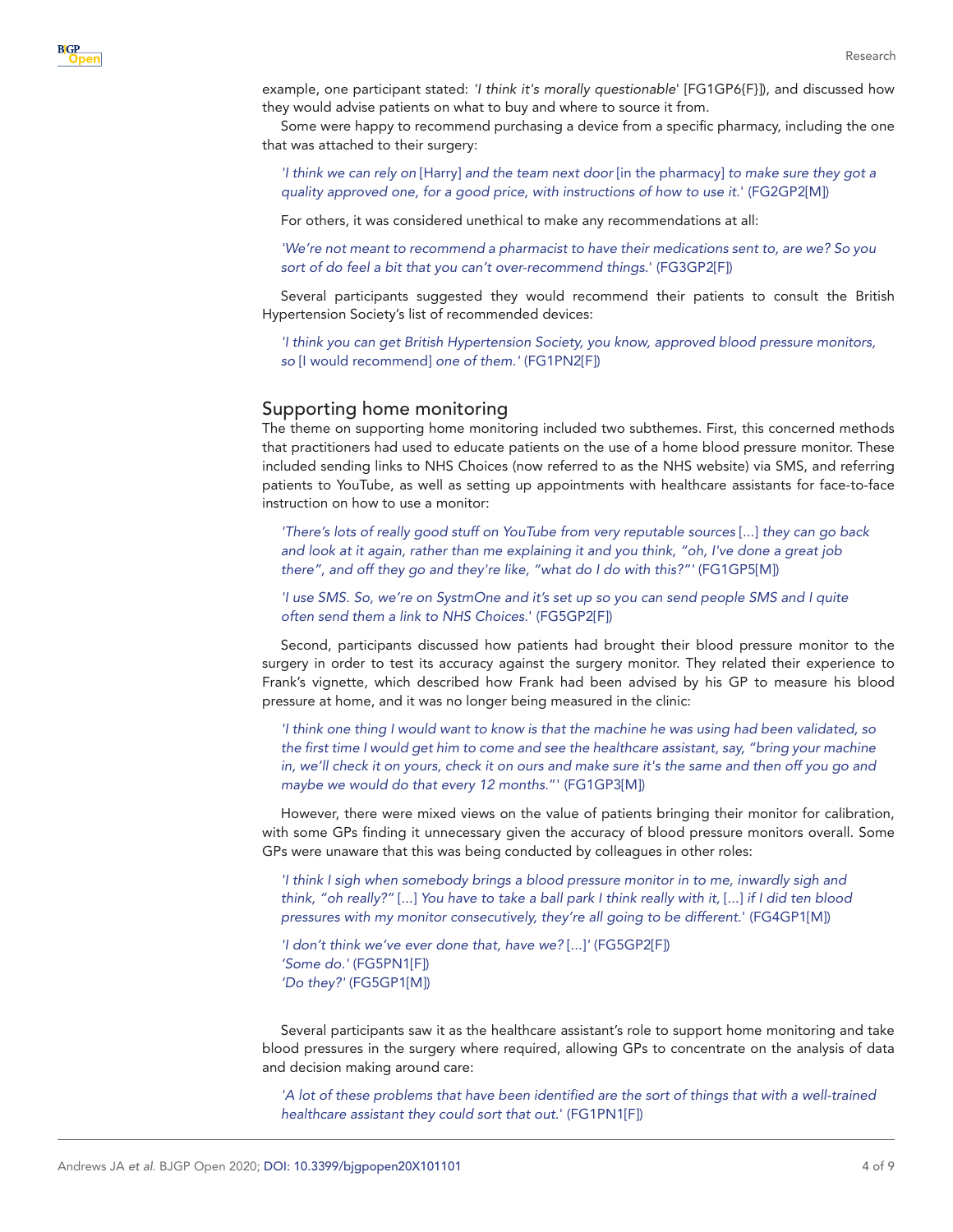#### Mitigating patient anxiety experienced as a result of home monitoring

One vignette focused on the case of a patient (Gary) who had been advised to monitor his blood pressure less often because he had health anxiety. The participants were unanimous in backing the decision of his GP, and recognised patients like this in their own practice:

*'Gary may need some other type of help to manage his health anxiety, but monitoring his blood pressure all the time, in my opinion, is not going to do him any favours.'* (FG4GP1[M])

One way of mitigating the anxiety caused by self-monitoring was to share guidelines on how often to monitor with the patient, as a way to reassure them that it was safe not to monitor on a frequent basis:

*'There's fairly clear guidelines on how frequently people should have blood pressure checks, which I might, kind of, share with him as a way of reassuring him.'* (FG4GP2[M])

Other practitioners used the offer of ambulatory monitoring as a way to take pressure off patients and reduce their level of anxiety:

*'It's on for 24 hours and then you can forget about it, he's not got the added anxiety of, "oh, I've got to take my blood pressure" and, "oh, what's it going to be and am I doing it right?"'* (FG2PN1[F])

Participants also advocated emphasising the importance of a longer-term approach to blood pressure with more anxious patients to mitigate concern:

*'It's important and we need to do it properly, but we need to do it as a routine matter, this is not something that you need to get worried or stressed about and it's something we need to sort out over months and years*.' (FG2GP1[M])

#### Valuing patients' self-monitoring data

Another vignette presented the case of Emily, who had remarked that her GP had not recorded the blood pressure readings she took with her to the surgery. Participants discussed the importance of making obvious to the patient why they are collecting data, recognising that patients may be unclear about how their data is used:

*'She's* [Emily] [...] *not sure whether or not the doctor is taking it seriously or really cares. I hope my patients don't think that, I think I tell them the conclusion I've drawn*.' (FG2GP1[M])

Some reflected that this may be a blind spot in the way they work:

*'I think this touches on a really important thing though and I think I'm really bad at this actually* [...] *I don't value the work and the time they have put into producing this information* [...] *it's not going to encourage them to carry on doing it*.' (FG1PN2[F])

Some followed particular ways of working in relation to blood pressure records that patients had brought, but were unsure whether the data were processed in line with those policies:

*'So, people just tend to bring in the sheets we give them, and I do give those to the receptionists to scan in. I think we scan them in. I've never checked*.' (FG5GP1[M])

#### Effect of socioeconomic factors

The authors purposively sampled from practices in areas of higher and lower deprivation according to the English Indices of Deprivation. In practices in more deprived areas, clinicians reported that they might recommend their patients to ask family and friends if they could borrow a blood pressure monitor, or lend them one from the surgery, rather than advising patients to buy their own:

*'Income is an issue. This is a fairly deprived practice. So, sometimes you end up having conversations about, has your mum got one, do you know someone who's got one, as well*.' (FG5GP2[F])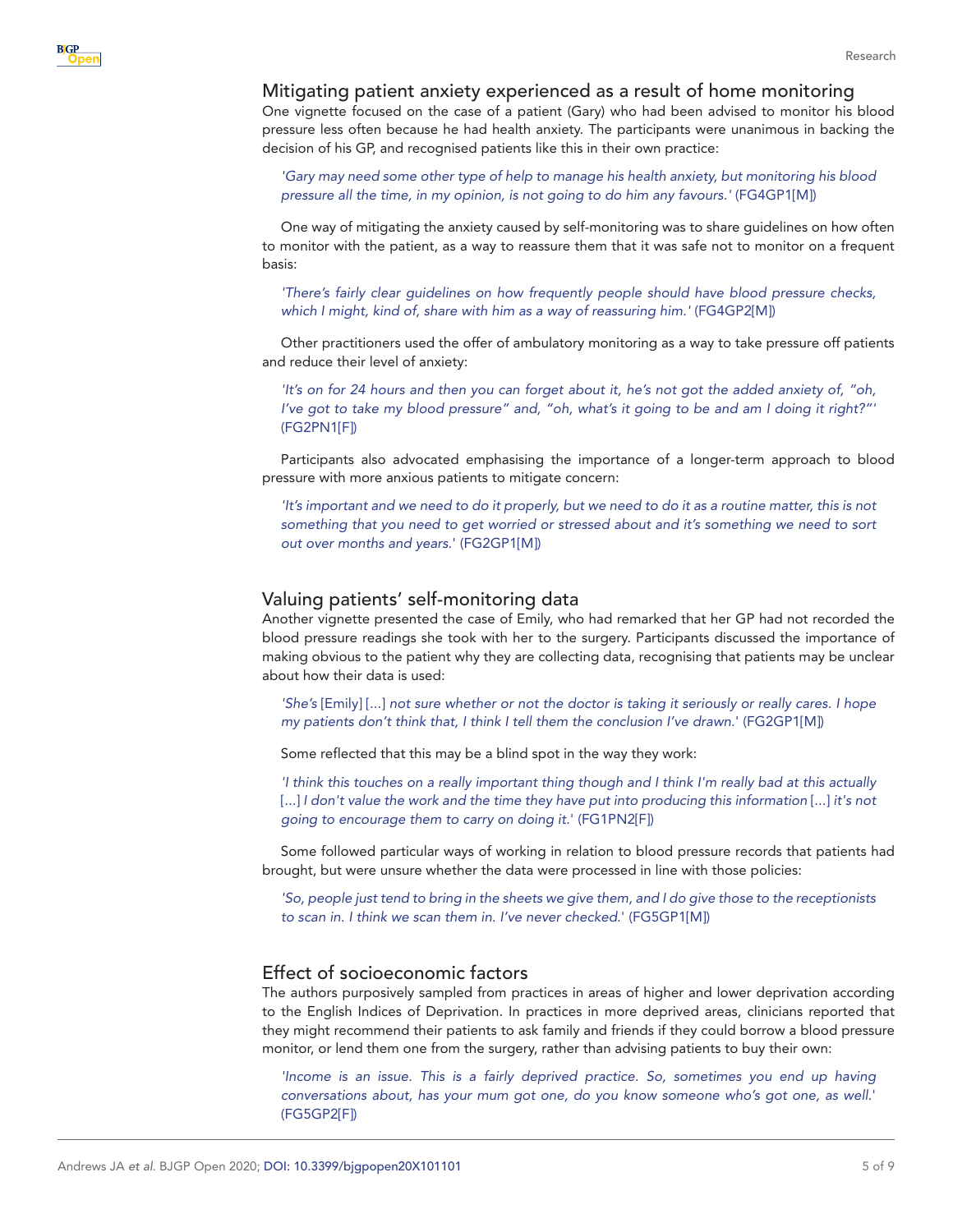One of the vignettes described the case of Bob, a tiler who reported 'confessing' to his GP that he had taken less medication than instructed. Reacting to this vignette, participants in higher socioeconomic areas commented that they did not find their patients to be deferential or to express guilt about querying instructions from healthcare professionals, and expressed their assumption that they were more used to patients directing their own monitoring or medication:

*'It's a very, very middle class area, so they ask a lot more questions.'* (FG3GP1[F])

*'It's very educated.'* (FG3GP2[F])

*'A lot less deferential.'* (FG3GP1[F])

*'So our patient demographic is* [...] *skewed towards the higher socioeconomic end of the*  spectrum, I guess, so we've got loads of professionals and, you know, medics and lawyers and *teachers* [...] *there's lots of educated people* [...] *I encounter quite a few people who want to be quite autonomous in how they do these things and I'm quite happy for them to do that*.' (FG4GP2[M])

# **Discussion**

#### Summary

This study has explored primary care practitioners' experiences and practices in supporting blood pressure self-monitoring in the management of hypertension. The findings demonstrate how clinicians guide patients to make choices about purchasing healthcare technologies, and make clear the need for balance between maintaining professional impartiality and providing patients with guidance to ensure they purchase appropriate devices. Participants indicated pharmacies as reputable vendors of approved blood pressure monitors, and lists of approved devices as resources to which they refer their patients. On educating patients about their devices, several participants stated that they use email or SMS to refer patients to online materials, including videos on YouTube, when these originate from reputable sources. They also refer patients to healthcare assistants to learn how to use blood pressure monitors.

The findings highlight a recognition among primary care professionals of the anxiety patients may experience as a result of home monitoring, and a variety of approaches to mitigate it. These included use of ambulatory monitors to reduce outputs visible to patients that may cause them concern, or providing patients with guidance on monitoring frequency. Participants suggested they were aware of the need to be open with patients about how their self-generated data would be used. This openness was recognised as a way to encourage continued monitoring, and to communicate to patients that primary care professionals value the data that patients provide.

Cost was highlighted as a barrier to some patients purchasing monitors and suggestions were given for overcoming this barrier, for example, patients might borrow a monitor from friends or family, or use one owned by the surgery. The results demonstrate too the possibility of variations in patients' attitudes to discussing monitoring and blood pressure medication with their primary care practitioner.

#### Strengths and limitations

The use of vignettes developed from interviews with people who self-monitor provided authenticity to the study materials. In contrast to traditional vignette methodology, this approach may reduce research participants' sense that the research is contrived.*[18](#page-9-3)* The use of vignettes more generally provided a useful framework within which to promote discussion, as indicated by Keane and colleagues.*[14](#page-9-1)*

The study is limited in that practitioners were all recruited from the same geographical region in one area of the UK. However, by conducting focus groups with a total of 21 primary care practitioners across both GP and PN roles, a wide variety of practices and experiences of managing patient use of blood pressure monitors at home have been elicited. Inclusion of healthcare assistants and practice managers in the focus groups may have shed more light on how self-monitoring fits within the wider structure of primary care. Use of vignettes may have led participant conversations, although it is considered this was necessary in order to stimulate discussion of the topics examined in the research.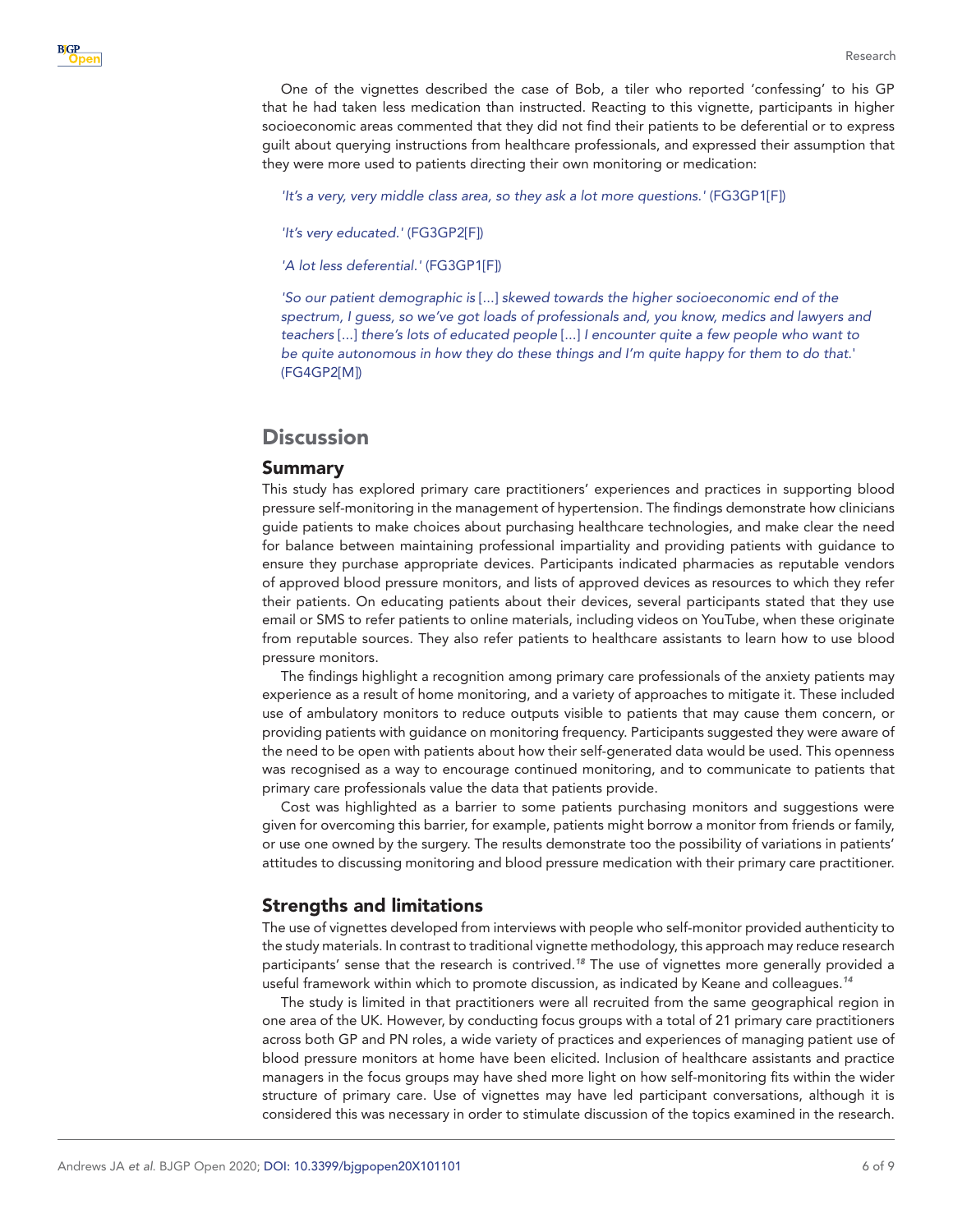The thematic analysis was limited in that it was principally completed by one researcher (JA); however, the analysis of one of the transcripts by three researchers, and the subsequent discussion of themes arising, ensured that themes were robust.

### Comparison with existing literature

Smolen and colleagues' conceptual model of providers' approach to hypertension management details three particular provider actions for successful blood pressure management: relationship building; self-management tools; and patient education.*[9](#page-8-6)* The findings provide detail in the ways that these provider actions are currently undertaken, highlighting variation in practice occurring among surgeries. For example, the findings indicate that healthcare assistants are increasingly providing support for home monitoring, which GPs and PNs may not have time to provide. Healthcare assistants may be more likely to understand local patient culture and provide a sense of continuity of care,*[11](#page-8-9)* which contributes to aspects of relationship building. Their role in supporting home monitoring could, therefore, bring benefits to patient care, beyond time-saving for GPs.

While prior research in this area has primarily focused on care occurring after a patient has obtained a home blood pressure monitor,<sup>[8](#page-8-5)</sup> the results show that there are important considerations to be made around whether and how patients obtain a monitor in the first place. Primary care professionals were found to advise patients differently on where to purchase a blood pressure monitor, including from pharmacies and online, and patients on low incomes were given other suggestions about how they might obtain a monitor. Thus, while Smolen and colleagues highlight the importance of self-management tools,<sup>[9](#page-8-6)</sup> the participants in the present study gave examples of how they guide patients to obtain these tools, taking account of differences across socioeconomic backgrounds.

While patients are known to turn to the internet to seek guidance for home monitoring of their own volition,*[4](#page-8-8)* the results demonstrate how primary care professionals advise patients to seek out online materials from sources, including YouTube, professional associations and NHS Choices (now referred to as the NHS website), and may send them direct links to online information. Thus, the study demonstrates the kinds of resources primary care professionals draw on and the way that these are disseminated to patients in the third part of Smolen *et al's* conceptual model, patient education.

The findings also highlight how primary care professionals experience patient anxiety around self-monitoring, including through the use of ambulatory monitors. Anxiety around self-monitoring is recognised in guidance for patients with hypertension from the British Heart Foundation, which suggests that self-monitoring is *'not a good idea for everyone'* and that *'some people feel more anxious when taking their own blood pressure'*, *[20](#page-9-5)* although some research suggests that anxiety does not increase in those self-monitoring blood pressure.*[21](#page-9-6)* Here, the authors add that primary care professionals share guidelines on the frequency of monitoring and encourage patients to take a longer term view of blood pressure in order to mitigate patient concerns and worry.

# Implications for research and practice

This article has explored the experience of blood pressure self-monitoring in primary care. It has been demonstrated how pharmacists are called on to supply and support the use of blood pressure monitors by patients with hypertension, supporting suggestions in the Topol Review that the role of the pharmacist will need to evolve to include the supply and support of multiple healthcare technologies as the use of these increases.*[22](#page-9-7)* The findings show too that clinicians are finding workarounds to enable patients to obtain blood pressure monitors in more deprived areas. The NHS Long Term Plan promises greater funding for poorer areas,*[23](#page-9-8)* which could provide self-monitoring technologies to those who cannot afford them, without the need for such workarounds.

The results provide a view of how primary care practitioners currently manage the use of home blood pressure monitoring, and provide examples of practice that may be informative for those working in this area. In particular, a need to consider five aspects of patient self-monitoring of blood pressure (advising on purchase, supporting monitoring, mitigating potential anxiety, valuing patient data, and considering socioeconomic barriers) is highlighted. These findings are of particular importance since NICE guidance<sup>[6](#page-8-3)</sup> currently advocates that practitioners provide guidance and education to their patients on blood pressure monitoring, but lacks detail on how this should be conducted. The five aspects of managing self-monitoring that have been highlighted may also be useful when considering how primary care practitioners can best support self-monitoring by patients with conditions other than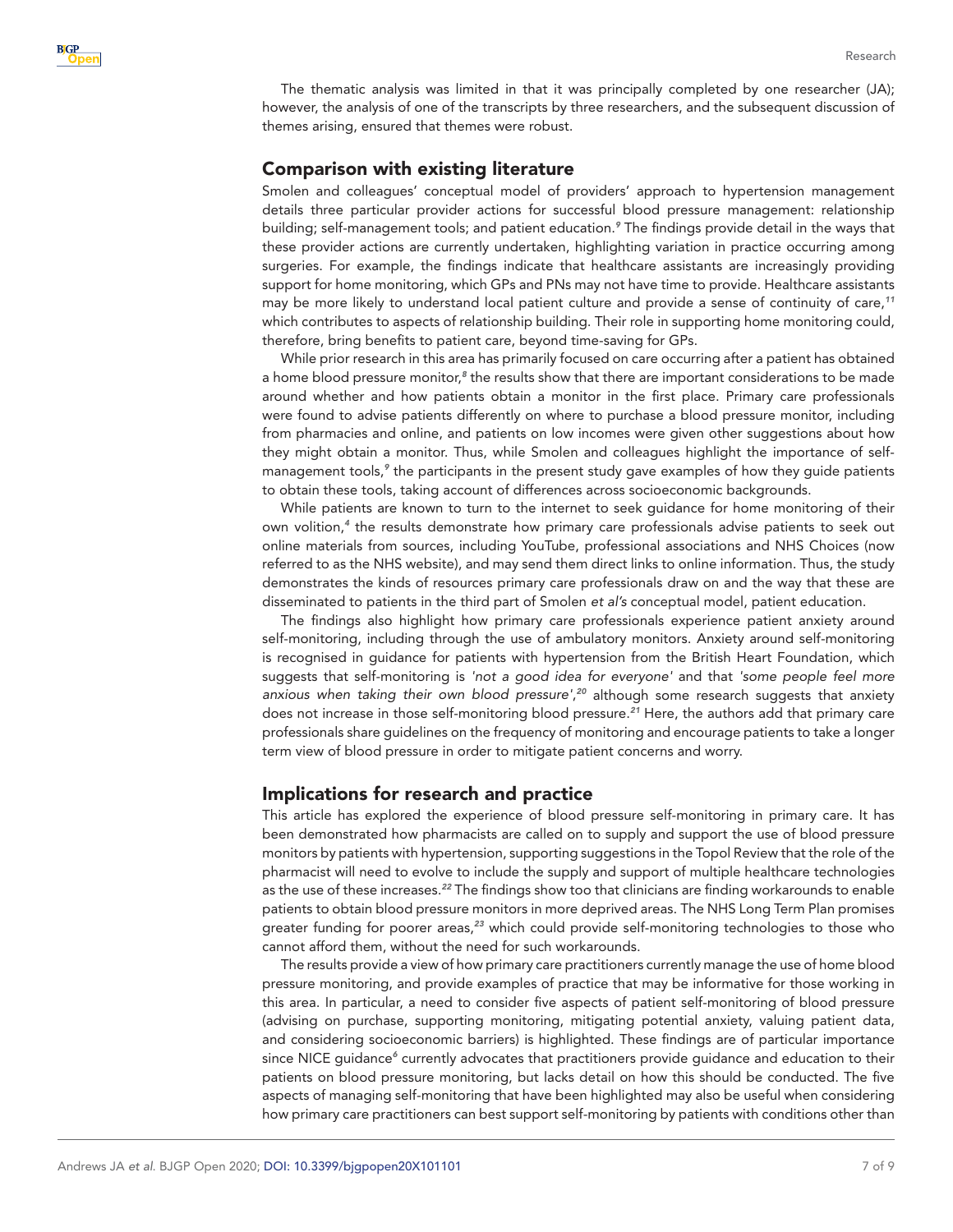hypertension. The importance of the role of the healthcare assistant in helping patients to manage a self-monitoring practice is emphasised. It is also highlighted that there is a need to ensure patients are clear about how their data is used to encourage continued monitoring.

Further research is required to understand views of pharmacists and healthcare assistants on spending more of their time supporting patients with self-monitoring technologies, particularly as the number of self-monitoring technologies implemented in primary care for different conditions increases. Further work could also examine the potential of a standardised NHS care pathway for selfmonitoring, which could include detail on how devices should be obtained, how their accuracy can be checked, target readings, when readings should be taken, and which healthcare professional should be consulted once readings are collated.

#### Funding

This study was funded by a research grant from the Leverhulme Trust (award number RPG-2015- 348).

#### Ethical approval

This study was approved by the University of Sheffield Research Ethics Committee (reference number: 011140). It was also approved by the Health Research Authority (reference number: 253936).

#### **Provenance**

Freely submitted; externally peer reviewed.

#### Acknowledgements

The authors would like to acknowledge the help received from Dr Elizabeth Walton and Helen Radford in piloting and conducting this study. They are also grateful to all the participants who took part in the study, and to the Brighton and Sussex Medical School Primary Care department, who allowed the researchers to pilot their materials. They also acknowledge Dr Ros Williams, who collected much of the data on which these vignettes were based.

# References

- <span id="page-8-0"></span>1. McManus RJ, Glasziou P, Hayen A, *et al*. Blood pressure self monitoring: questions and answers from a national conference. *BMJ* 2008; 337: a2732. DOI:<https://doi.org/10.1136/bmj.a2732>
- <span id="page-8-1"></span>2. McManus RJ, Mant J, Franssen M, *et al*. Efficacy of self-monitored blood pressure, with or without telemonitoring, for titration of antihypertensive medication (TASMINH4): an unmasked randomised controlled trial. *Lancet* 2018; 391(10124): 949–959. DOI: [https://doi.org/10.1016/S0140-6736\(18\)30309-X](https://doi.org/10.1016/S0140-6736(18)30309-X)
- 3. Glynn LG, Murphy AW, Smith SM, *et al*. Interventions used to improve control of blood pressure in patients with hypertension. *Cochrane Database Syst Rev* 2010; 3(3): CD005182. DOI: [https://doi.org/10.1002/14651858.](https://doi.org/10.1002/14651858.CD005182.pub4) [CD005182.pub4](https://doi.org/10.1002/14651858.CD005182.pub4)
- <span id="page-8-8"></span>4. Tompson AC, Schwartz CL, Fleming S, *et al*. Patient experience of home and waiting room blood pressure measurement: a qualitative study of patients with recently diagnosed hypertension. *Br J Gen Pract* 2018; 68(677): e835–e843. DOI: <https://doi.org/10.3399/bjgp18X699761>
- <span id="page-8-2"></span>5. National Institute for Health and Care Excellence. Hypertension in adults: diagnosis and management [NICE clinical guideline 127]. 2011;<https://www.nice.org.uk/guidance/cg127> (accessed 18 Aug 2020).
- <span id="page-8-3"></span>6. National Institute for Health and Care Excellence. Hypertension in adults: diagnosis and management [NICE guideline 136]. 2019;<https://www.nice.org.uk/guidance/ng136>(accessed 18 Aug 2020).
- <span id="page-8-4"></span>7. Fletcher BR, Hinton L, Bray EP, *et al*. Self-monitoring blood pressure in patients with hypertension: an internetbased survey of UK GPs. *Br J Gen Pract* 2016; 66(652): e831–e837. DOI:<https://doi.org/10.3399/bjgp16X687037>
- <span id="page-8-5"></span>8. Fletcher BR, Hinton L, Hartmann-Boyce J, *et al*. Self-monitoring blood pressure in hypertension, patient and provider perspectives: a systematic review and thematic synthesis. *Patient Educ Couns* 2016; 99(2): 210–219. DOI: <https://doi.org/10.1016/j.pec.2015.08.026>
- <span id="page-8-6"></span>9. Smolen JR, Wang JJ, Anane SP. Challenges and strategies for hypertension management: qualitative analysis of small primary care practices with varying blood pressure control. *Fam Pract* 2019; 36(5): 644–649. DOI: [https://doi.](https://doi.org/10.1093/fampra/cmz004) [org/10.1093/fampra/cmz004](https://doi.org/10.1093/fampra/cmz004)
- <span id="page-8-7"></span>10. Morrissey EC, Glynn LG, Casey M, *et al*. New self-management technologies for the treatment of hypertension: general practitioners' perspectives. *Fam Pract* 2018; 35(3): 318–322. DOI:<https://doi.org/10.1093/fampra/cmx100>
- <span id="page-8-9"></span>11. Bosley S, Dale J. Healthcare assistants in general practice: practical and conceptual issues of skill-mix change. *Br J Gen Pract* 2008; 58(547): 118–124. DOI:<https://doi.org/10.3399/bjgp08X277032>
- <span id="page-8-10"></span>12. The University of Sheffield, University of Sussex, University of Brighton. Tracking ourselves? 2019; [http://www.](http://www.tracking-ourselves.org) [tracking-ourselves.org](http://www.tracking-ourselves.org) (accessed 18 Aug 2020).